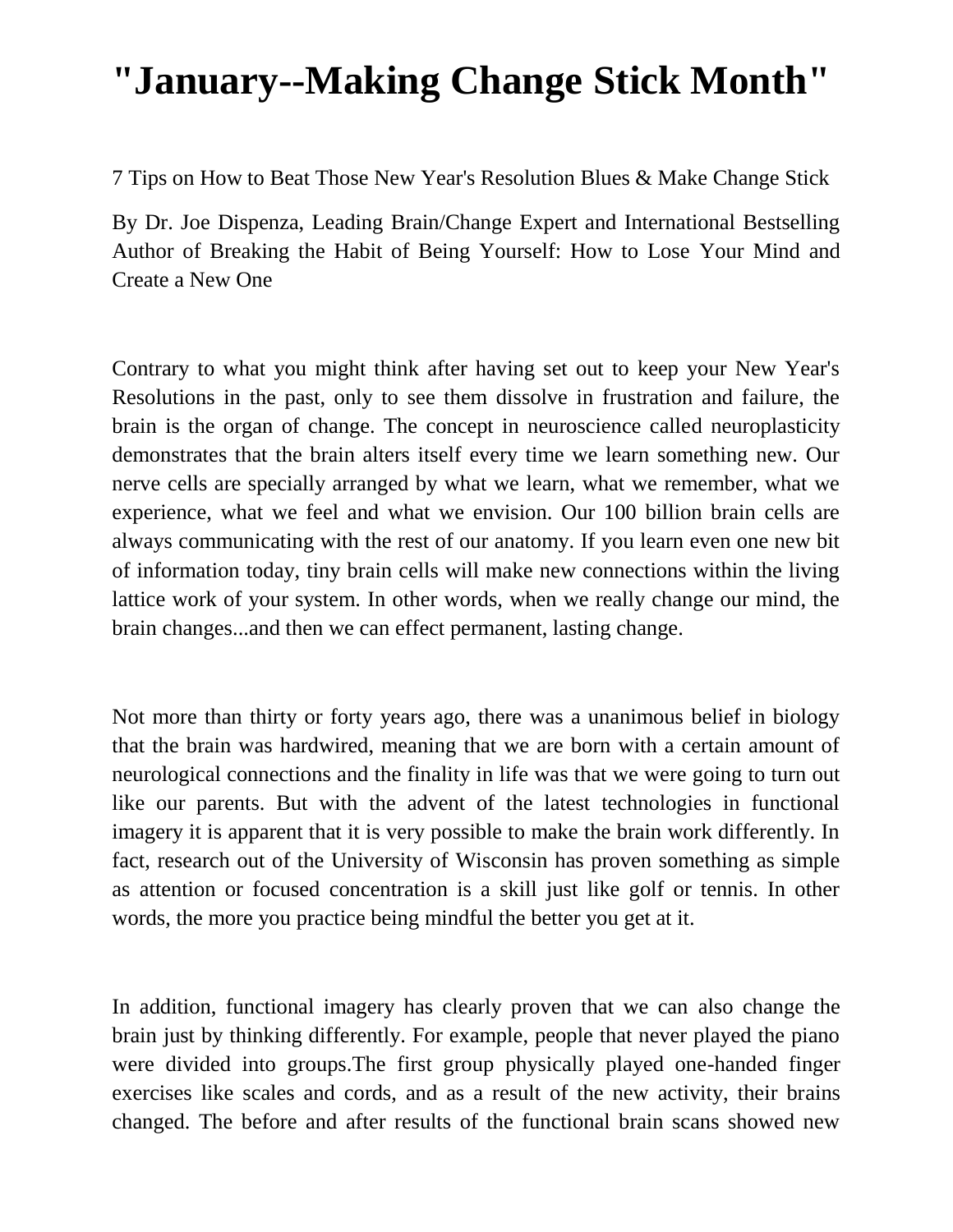areas of the brain activated. In essence, not only did they make a new mind, literally new brain circuits flourished.

However, when a second group was asked to mentally rehearse the same scales and cords in their mind for the same amount of time, they grew the same amount of brain connections as the group who physically demonstrated the activity. Simply put, when we are truly focused and attentive, the brain does not know the difference between what is happening in our minds eye and what is happening in the external world.

So, when you take the time out of your busy schedule and begin to intentionally dream a new reality, focusing on your goal of losing weight, quitting smoking, exercising daily-for example--just remember that your brain is rewiring itself to your desires and your body is being reconditioned in order to prepare itself for that new event. Therefore, if you mentally rehearse daily what it would be like to experience any transformation, there will be internal changes taking place that will begin to help you achieve your goal.

So if you want to Make Change Stick, here are seven initial steps to start you on the path.

#### **1) INTENTION, INTENTION, INTENTION!**

Write a clear and simple resolution statement. This tells your brain that you mean it. Make sure your mission statement creates a positive feeling for you. Avoid words such as not and don't. Make your resolution specific. Instead of saying you want to eat healthier, say, "I will eat a fresh healthy salad once a day so that I look better and feel better about myself." Your intention is your mental compass. The clearer your purpose, the better you know where you are going and how you will get there.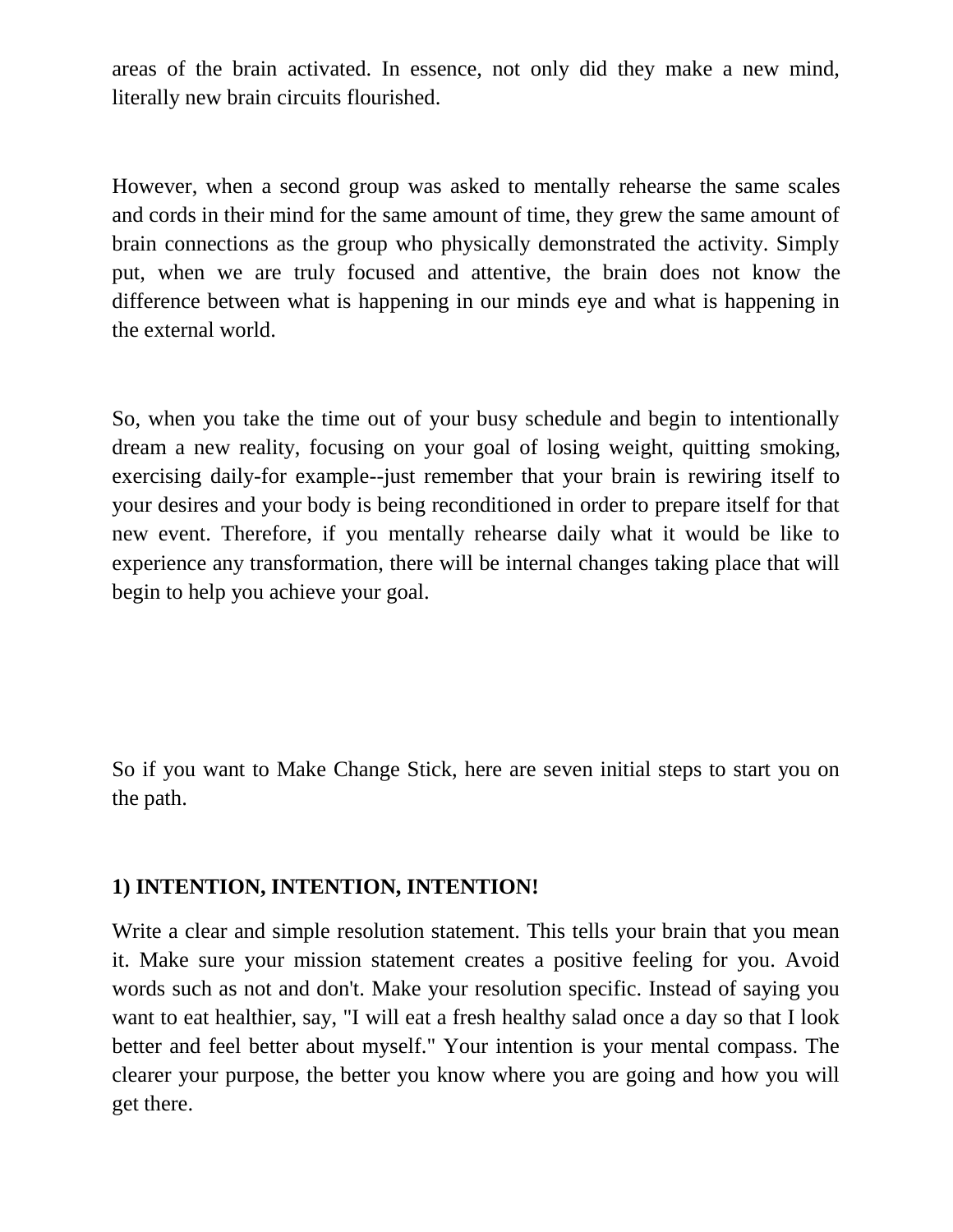#### **2) SPONSORING THOUGHTS!**

List strong reasons about why you want to change. This is the biggest secret to making change stick. You should feel passionate about each one of these thoughts. Be specific. For example, if you are interested in losing weight, one reason could be to wear your mother's wedding dress for your wedding ceremony in five months. If intention gives you your direction, then your sponsoring thoughts are the fuel to get you going each day in your direction.

#### **3) REVIEW, REMIND AND PRIME!**

Create a plan. Then review your actions steps daily. To get yourself in the right state of mind, review your specific behaviors for the day when you wake up in the morning and/or before you go to bed in the evening. This little exercise literally sets up your day so that you stay conscious of your change. If you imagine yourself making the necessary decisions for that day, you will begin to prime your brain to automatically follow your intentions. Your mental rehearsal can install the neurological hardware and software so that you have the circuits in place to use when executing your changes appropriately. For instance, questions like: "What do I have to do to get there?" Write down the steps. "When do I need to have those steps taken?" Decide what steps you can take this day or even right now. Review and remind yourself of the entire plan and then take the first step. Think of this as reviewing your map on your journey to change. The more you do it the easier it is to get to your destination.

#### **4) ALIGN YOUR BEHAVIOR TO MATCH YOUR INTENTION!**

Hold yourself accountable by demonstrating change in your entire day. One of the hardest parts of breaking a habit is to not make the same choices you made days, weeks or months prior. When you decide what you are not going to do that day, it will help keep you on task. The biggest reason most people fall short of their vision relates to giving into familiar feelings. Get clear that when those feelings, cravings and bodily urges come up during your day that drive your devilish thoughts to concede, that you have the will to conquer them. This is when you take your 'new you' for a test drive. Your daily goals will always be in alignment with your ongoing intention. Think of this step as small destinations or towns you arrive at along your journey.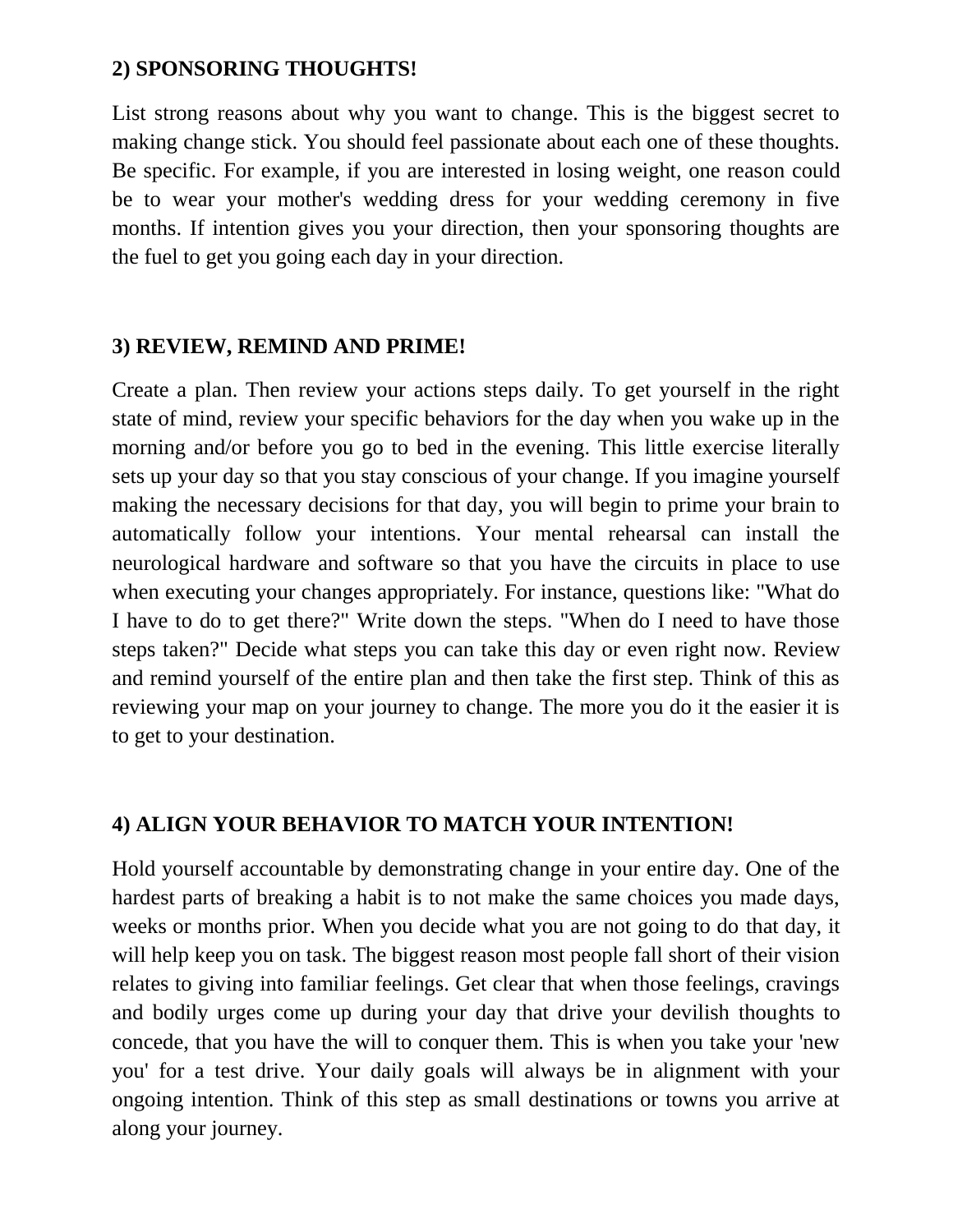## **5) TRACK YOUR CHANGES!**

Create a reward system for yourself. If you can create a chart that you can see or a ledger you review daily and then check your wins off daily, you will begin to make your discipline and changes a new habit....and build a new feeling of self esteem, worth and belief that you are doing it. If however, you fall from grace one day, make the choice to get back into your routine the very next day without wallowing in failure, guilt and self-depreciation. These emotions will surely undermine your efforts and cause you to return to the old self that may have already felt that way for too long. It's always good to see how far you have come and how you are doing.

### **6) COME OUT OF YOUR RESTING STATE: CHANGE YOUR ENERGY**

Change can be uncomfortable. When we are in the midst of change, it feels unnatural, unfamiliar and uncertain because we are no longer 'being' the same person. You are in the unknown. We are changing how we think, how we act and how we feel. Therefore, each day when you begin you must lift yourself into a new state of being and raise your energy. Questions like: "How would I have to 'be' today to master my day?" "How would I feel in my future when I am this person?" These are key ingredients. I like to say, "I cannot get up today as the same person who sat down, I must be in a new state of being and live from this level of energy." Get excited that you can conquer yourself in some way.

#### **7) CUE YOUR ENVIRONMENT**

There is nothing more satisfying than to have little reminders in your life to keep you on track. Place pictures, notes, word phrases, and/or vision boards where you can see them daily, such as at your desk, on the refrigerator or pasted to the bathroom mirror. You can even play certain motivational CD's in your car, or MP3 files while you exercise or inspirational music. These will keep you on task by reminding you that what you are doing is important. The more you stay conscious of your future, the more inspired you will be to overcome your present reality.